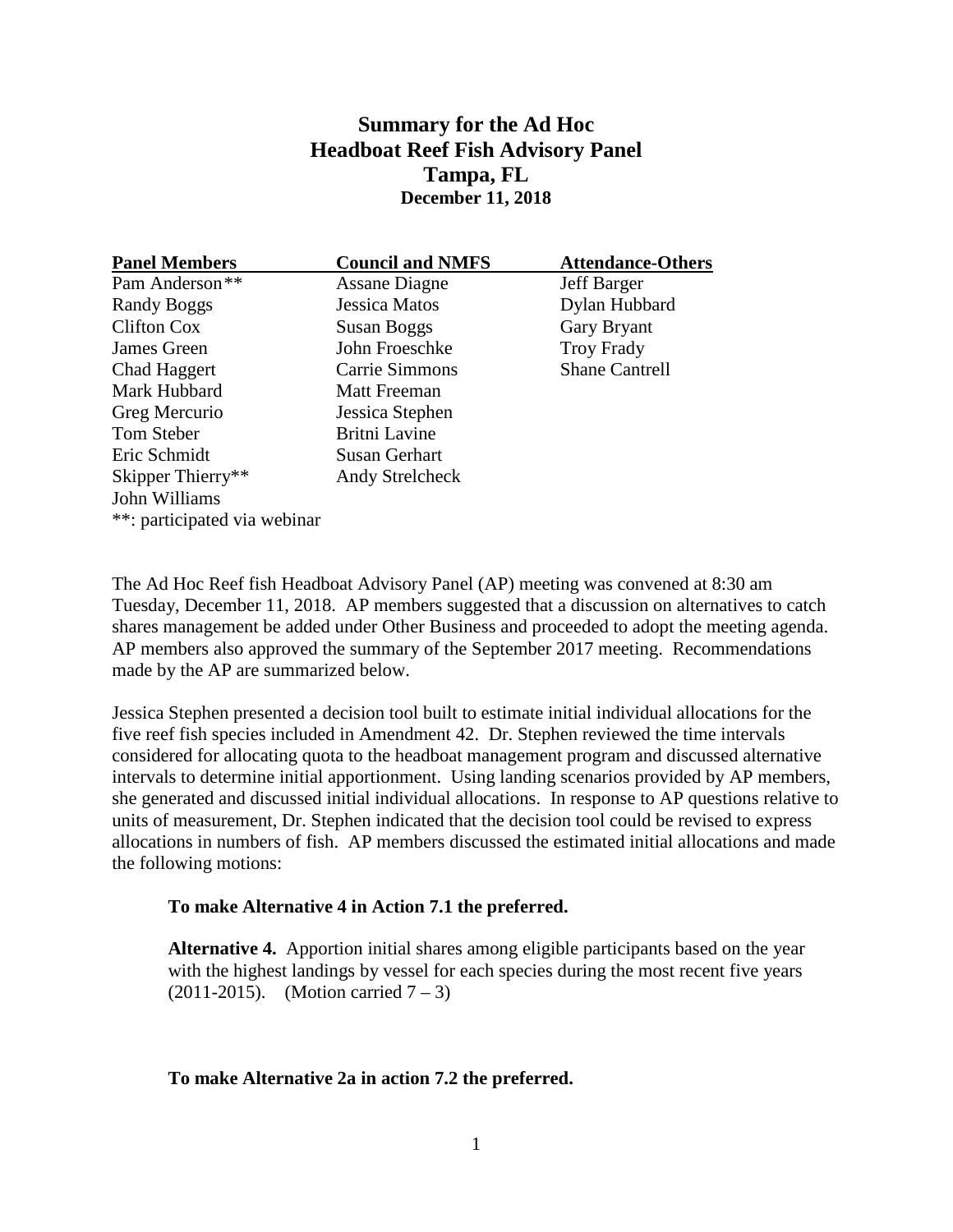**Alternative 2.** Distribute a percentage of initial shares for each species proportionally based on average landings per permit during the time interval selected in Action 7-1 and distribute the remaining percentage of the initial shares equally among LHV permit holders participating in the program. Percentages distributed proportionally and equally are as follows:

|                | <b>Distribution of Initial Shares</b> |       |  |
|----------------|---------------------------------------|-------|--|
| Option         | <b>Proportional</b>                   | Equal |  |
| 2a             | 100                                   |       |  |
| 2 <sub>b</sub> | 75                                    | 25    |  |
| 2c             | 50                                    | 50    |  |
| 2d             | 25                                    | 75    |  |

(Motion carried 9-1)

AP members discuss the potential impacts of reducing the buffer between the red snapper federal for-hire ACL and ACT. Staff noted that the buffer will be reduced to 9% for 2019. AP members approved the following motion:

## **To see a descending buffer between the ACT/ACL based on compliance.** (Motion carried 10-1).

The Chair noted that the AP previously picked preferred alternatives for actions included in Amendment 42. AP members decided to maintain the previously selected preferred alternatives.

Staff presented a summary of Reef Fish Amendment 50 (state management). AP members inquired about the endorsement to the reef fish permit and about stock assessments under state management. Sue Gerhart indicated that the endorsement to the reef fish permit was for red snapper only and that NMFS would continue to perform red snapper stock assessments under state management. AP members expressed their preference for staying under federal management and approved the following motion:

## **To have the for-hire sector be managed federally.** (Motion carried with no opposition).

Staff summarized a framework action considering the replacement of historical captain CMP and reef fish permits with corresponding standard for-hire permits. AP members inquired about the permit capacity of the standard permits to be issued. Staff answered that each historical captain permit would be replaced with a standard for-hire permit with the same baseline permit passenger capacity. AP members expressed support for the replacement of historical captain permits and approved the following motion:

### **To recommend to the Council that the historical captain permits be standardized as written in the document.** (Motion carried with no opposition).

AP members discussed alternatives to catch shares management. Some AP members voiced opposition to catch shares and argued that current conditions worked well for the headboat